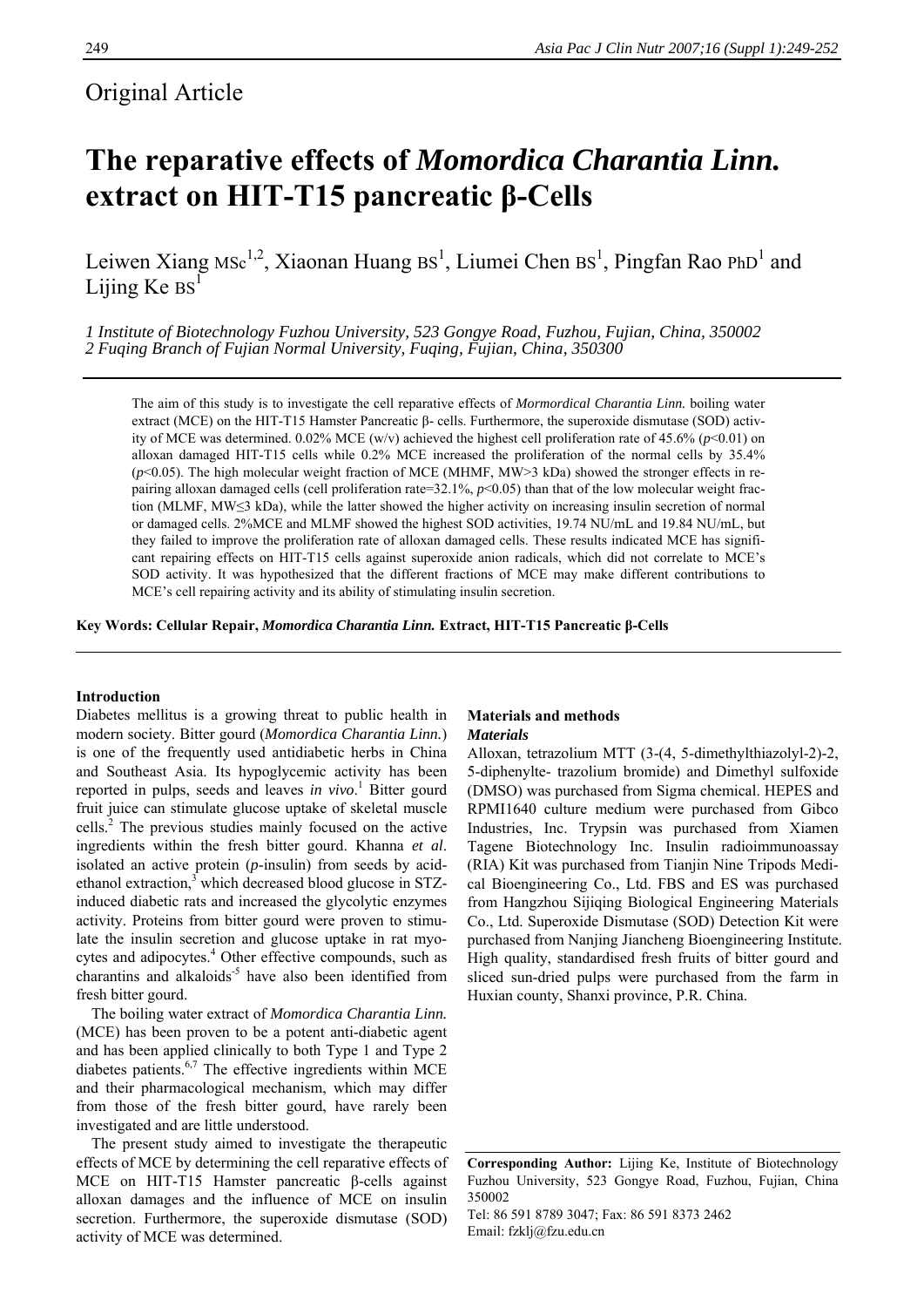The boiling water extracts (100°C) of sun-dried pulps of bitter gourd were vacuum concentrated at 70 °C to get a brown powder of MCE. The fresh juice of 500 g fresh pulp of bitter gourd was squeezed using a food processor for 10 min and filtered with filter paper and 0.45 μm acetyl cellulose membrane. 140 g sun-dried bitter gourd was extracted by 700 mL cold water for 24 hr at 4°C and then filtered and vacuum concentrated at 35°C to 100 mL (correspond with 20%). 50 ml 20% MCE (w/v) was dialyzed with dialyzer (MW=3000 Dalton) in 500 mL deionized water for 24 hr to prepare the MCE high molecular weight fraction (MHMF) and the MCE low molecular weight fraction (MLMF). The solvents of MHMF and MLMF were vacuum concentrated at 35 °C to about 50 mL, respectively.

# *Cell culture*

HIT-T15 were maintained in RPMI 1640 and supplemented with 10% FBS and 5% ES at 37 °C (5%  $CO<sub>2</sub>$  in air). Cells in culture flask were digested with Trypsin. Cells were transferred to 96-well plates  $(5\times10^5 \text{ cells/mL})$ and incubated for 24 hr, prior to mixing with alloxan (0.1 mmol/L in PBS) at 37 °C for 1 hr. After removed the alloxan solvent, the culture medium with serial diluted MCE and other bitter gourd preparations were added and incubated for further 24 hr. The PBS was added instead of bitter gourd samples as control.

# *The proliferation rate assay*

The proliferation rate of HIT-T15 cells was determined by MTT assay<sup>8</sup> and calculated with the following formula: Cell Proliferation Rate (CPR)  $% = (OD590_{sample incubated} OD590<sub>control</sub> / OD590<sub>control</sub> × 100$ 

#### *SOD activity assay*

The SOD activity of MCE was determined by xanthine oxidase assay.<sup>9</sup>

# *Insulin concentration assay*

Insulin concentration in the cells' cultivation supernatant was measured by radioimmuno assay (RIA).<sup>10</sup> The change rate of insulin secretion was calculated with the following formula: RIA Rate  $\% = (RIA Value_{sample incubated} - RIA)$ Value<sub>control</sub>) / RIA Value <sub>control</sub>  $\times$ 100.

# *Data expression and statistical analysis*

Data were expressed as the mean ±S.E.. Data were analyzed by *t*- test. The significance level was set at *p*<0.05.

# **Results and discussion**

The proliferation rate and the amount of insulin secretion of HIT-T15 cells were determined, in order to evaluate the effects of three kinds of bitter gourd preparations and two MCE fractions on the normal pancreatic β- cells *in vitro*. As described in the Fig 1, MCE, totally inhibited the cell growth at  $2\%$  (w/v) but significantly increased the cell proliferation rate by 35.5% at 0.2% (w/v,  $p<0.05$ ). Other bitter gourd preparations employed in this study, including the MCE at  $0.02\%$  (w/v), did not show significant activity on the cell growth.

Except 2% MCE and the high molecular weight fraction of MCE (MHMF), all of others increased the insulin



Figure 1. Effects of the bitter gourd preparations on the proliferation and insulin secretion of normal HIT-T15 Cells

a. 2% MCE, b. 0.2% MCE, c. 0.02% MCE, d. 2%MHMF, e. 2%MLMF, f. juice of fresh bitter gourd pulps, g. cold water extract of sun-dried bitter gourd, i. normal cells control. CPR: Cell Proliferation Rate; RIA Rate: the percentage of insulin secretion changes.  $\ast: p<0.05$ , n=4.

secretion of HIT-T15 cells by various rates. The 0.2% MCE stimulated the insulin secretion on a high value of 318.96 μIU/mL and the low molecular weight fraction of MCE (MLMF) obtained that of 309.26 μIU/mL, while normal cells secreted 246.40 μIU/mL during the 24 hours incubation. It appears that the increasing percentage (29.4%) of the insulin secretion on the 0.2% MCE incubated cells corresponded with the growth on their cell proliferation rate (35.5%). On the contrary, 2% MLMF showed its activity in promoting the β- cells' insulin secretion and no influence on the cell proliferation.

Since the plant insulin-like-polypeptide of bitter gourd was reported, $3$  the insulin radioimmunological reactivity of MCE was determined with radioimmunoassay. According to Table 1 and Fig 2, the RIA values of MCE were concentration dependent. The insulin RIA value of 0.2% MCE was 1.92 μIU/mL (shown in Table 1) and much lower than the 72.56 μIU/mL measured on the HIT-T15 cells incubated with the same sample. The significant difference on insulin RIA value indicated that 0.2% MCE promoted the insulin production or secretion of HIT-T15 cells.

Neither the growth nor the insulin secretion of HIT-T15 cells was inhibited by the bitter gourd preparations, besides the MCE at extraordinary high concentration (2%). The bitter gourd preparations, therefore, had the very low cytotoxicity on HIT-T15 cells and increased the insulin secretion slightly.

**Table 1.** The insulin radioimmuno assay of MCE

| Concentration of MCE<br>$(\% , w/v)$ | RIA of MCE $(\mu I U/mL)$ |  |
|--------------------------------------|---------------------------|--|
| 20                                   | 57.71                     |  |
| 5.                                   | 13.42                     |  |
| $\mathfrak{D}$                       | 5.24                      |  |
| 0.20                                 | 1.92                      |  |
| 0.020                                | 0.26                      |  |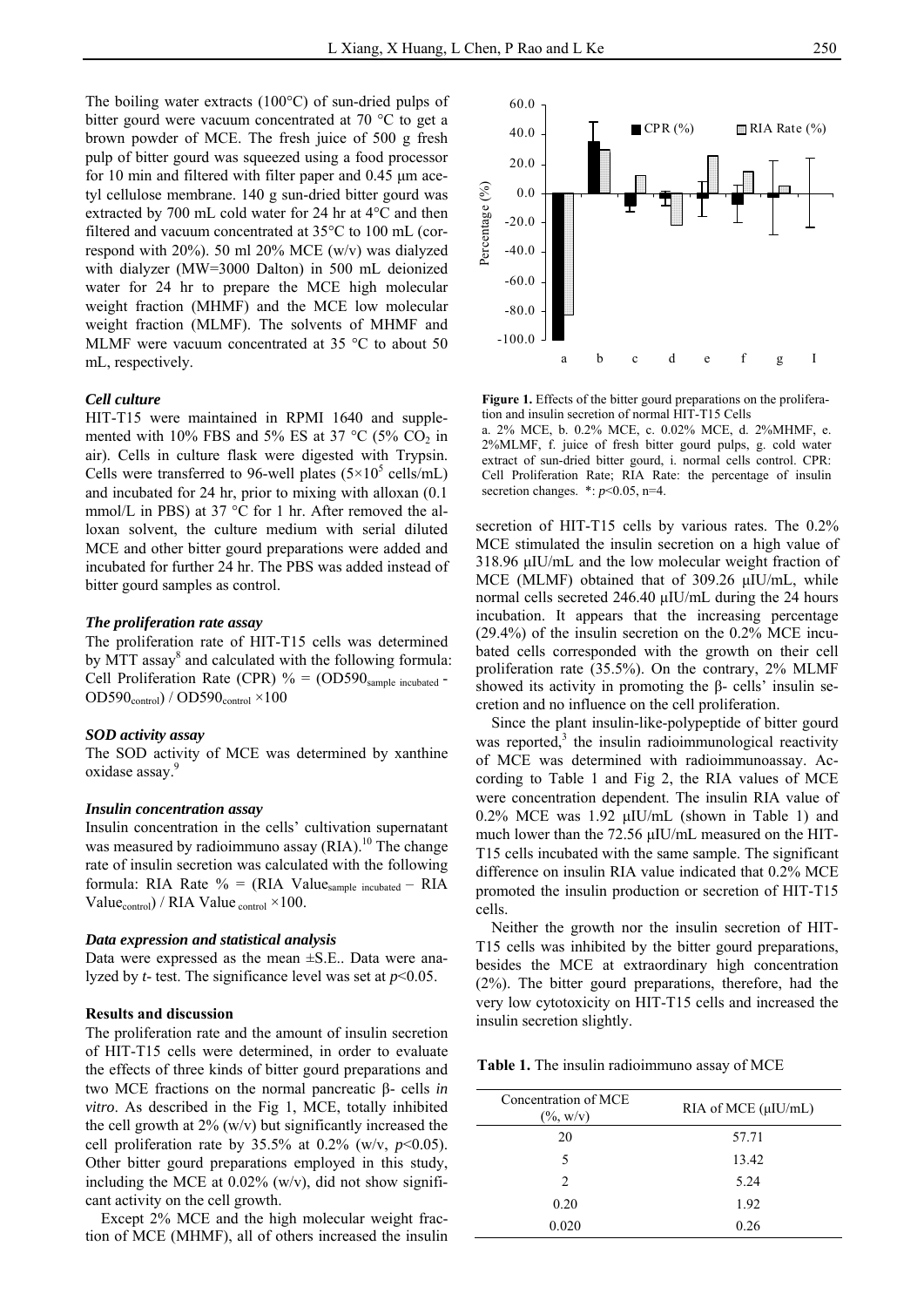

**Figure 2.** The relation of MCE's insulin immunological activity and its concentration.



**Figure 3**. Effects of the MCE on cell proliferation rate and extracellular insulin concentration of alloxan damaged HIT-T15 cells

a.2% MCE, b. 0.2% MCE, c. 0.02% MCE, d. 2% MHMF, e. 2% MLMF, f. fresh juice, g. cold water extract of sun-dried bitter gourd, h. negative control: alloxan damaged cells. CPR: Cell Proliferation Rate; RIA Rate: the percentage of insulin secretion changes. \*: *p*<0.05; \*\*: *p*<0.01; n=4.

With the intention of investigating the possible therapeutical effects of bitter gourd preparations on the abnormal pancreas β- cells, the HIT-T15 cells were damaged by 0.1 mM radical initiator alloxan to simulate the pathological status of diabetes and used to evaluate the bitter gourd preparations' effects.

As shown in Fig.3, 0.02% MCE (w/v) achieved the highest cell proliferation rate of 45.6% (*p*<0.01), while 0.2%MCE, MHMF and fresh juice of bitter gourd increased proliferation rates by  $22.1\%$  ( $p<0.05$ ),  $32.1\%$ 

**Table 2.** Effects of the MCE on SOD activity (n=4) and Cell proliferation rates and insulin secretion amount of alloxan damaged HIT-T15 Cells

|                  | <b>SOD</b> | Cell Prolif- | Cell RIA |
|------------------|------------|--------------|----------|
| Group            | activity   | eration Rate | Rate     |
|                  | (NU/mL)    | $(\%)$       | $(\%)$   |
| 2% MCE           | 19.74      | $-100$       | $-85.5$  |
| $0.2\%$ MCE      | ND         | $22.1*$      | 12       |
| $0.02\%$ MCE     | ND         | 45.6**       | 10.2     |
| 2% MHMF          | 5.32       | $32.1*$      | $-36.1$  |
| 2% MLMF          | 19.84      | 19.6         | 20.7     |
| Fresh juice of   |            |              |          |
| bitter gourd     | 12.16      | $26.3**$     | 7.2      |
| pulps            |            |              |          |
| 2% cold water    |            |              |          |
| extracts of sun- | 7.37       | 17.9         | $-21.9$  |
| dried bitter     |            |              |          |
| gourd            |            |              |          |

ND: not determined, \*: *p*<0.05, \*\*: *p*<0.01

 $(p<0.05)$  and 26.3%  $(p<0.01)$ , respectively. The cold water extracts of sun-dried bitter gourd and the MLMF increased this figure but not significantly (*p*>0.05).

The MLMF increased the insulin secretion of alloxan damaged HIT-T15 cells the most strongly, and contributed the highest number of 20.7% (shown in Fig 3), while the MHMF and the cold water extract of sun-dried bitter gourd decreased the insulin secretion of these abnormal cells by 36.1% and 21.9% respectively. Other preparations, the MCE and the fresh juice, only increased the insulin secretion slightly.

In general, the bitter gourd preparations can repair the damaged HIT-T15 cells and the MCE showed the highest repairing activity. The lack of correlation between the cell repairing abilities and insulin secretion promoting activities indicated these two functions of bitter gourds might caused by their different active ingredients. The reversed results of the effects of MHMF and MLMF on the insulin secretion indicated that MHMF might be responsible for MCE's cell repairing activity and act as a negative insulin secretion regulator while MLMF acted as the positive insulin secretion regulator.

As shown in Table 2, the samples varied in SOD activities. 2 % MLMF and 2 % MCE showed high SOD activities of 19.84 NU/mL and 19.74 NU/mL, respectively. 2% (w/v) MHMF showed a very limited SOD activity with value of 5.32 NU/mL.

In this study, MCE (0.2% ≥concentration  $\geq$  0.02%) and its high molecular weight fraction showed the extent of their effect on repairing the abnormal β-cells, which were damaged by free radicals. The SOD activity was not detectable within MCE (0.02%), which induced the highest cell proliferation rate. On the contrary, 2%MCE and MLMF shown the highest SOD activities, 19.74 Nu/mL and 19.84 Nu/mL, but they failed in improving the proliferation rate of alloxan damaged cells. Neither the cell repairing activity nor the insulin secretion promoting activity of MCE was correlated with its SOD activity.

High concentration of MCE (2% or higher) killed the cells, which was very possibly caused by the extraordinarily high osmotic pressure of MCE molecules. The results